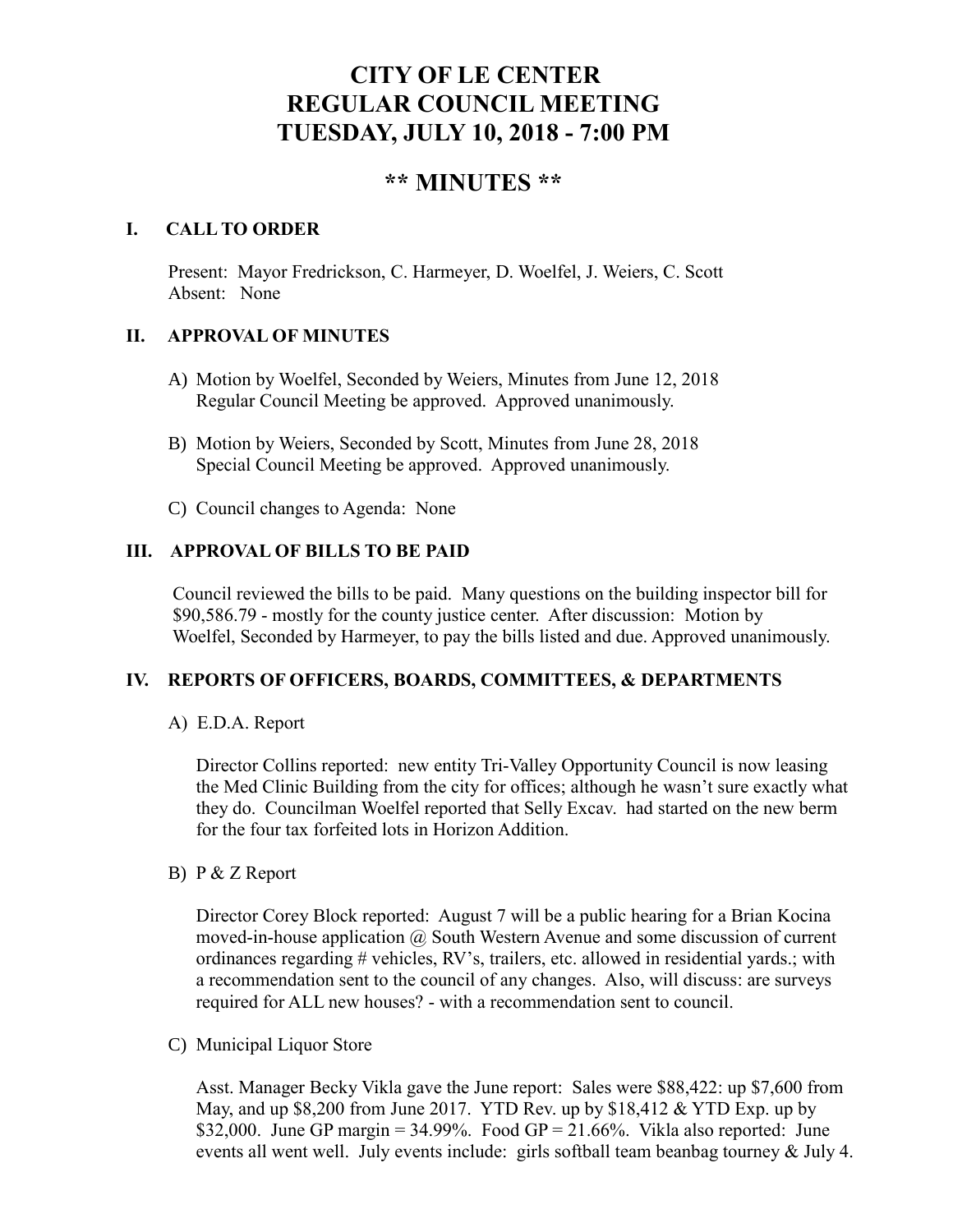D) Police Department

.

Police Chief Pfarr reported on the police activities for month of June: 221 calls  $@$  2,342 miles patrolled/ total calls up 34%, total miles up 2% for the year. Pfarr also reported: he submitted \$7,189 of training exp. for reimbursement from State Post Board. Pfarr introduced new (started July 16) F/T Officer Bryan Tupy to the council and public.

E) Water, Sewer, Streets, Parks Departments

Public Works Supt. Curt Roemhildt reported: the MPCA report was well received.

- Streets- Pearson Bros. is sweeping up rock and re-doing the bad sealcoat areas from the rain. CenterPoint Energy is laying 9,600 ft. of new gas line from Minnesota St. out to the new county justice center: 40 holes  $\omega$  2" steel pipe.
- Parks- moving bleachers for this Friday night Relay For Life event.
- Sewer- Sunrise Avenue storm sewer project: Engineer Hawbaker reported that concrete pipe needed for project is 10 weeks out; do we want to go with RCP pipe @ \$2,300 in savings? Hawbaker recommends this RCP pipe as OK to use on this project. Council wondered if Selly was familiar with this product; would they know how to install it correctly (in sand bed) and would they guarantee this product?? Hawbaker felt they would. Council generally ok'd this product for use.
- F) Bolton & Menk Engineering

Engineer Hawbaker reported: no other report than above Sunrise Avenue project.

G) Fair Board/ Nancy Stauff

 Ms. Stauff reported: 38 days until the Fair/ horse barn is still being improved/ new show barn is going up slowly/ horse arena surface will be re-done before the Fair/ Fair staff will be checking tractors, golf carts, etc. for proof of insurance on the grounds/ new posters are out  $\&$  available and pamphlets will be sent thru the mail.

H) Pool Report

 Pool Mgr. Dinwiddie reported: discussed the "closed pool policy" regarding the weather as Open if it's 65 & sunny or 70 if it's cloudy. YES stay open even if it's low attendance as long as the weather is fine. Pool revenues were slightly behind previous years. One teen night held  $\omega$  50 kids, two more planned. Roof sky-light windows are all shot and leaking in. Council will discuss at budget time.

#### **V. PUBLIC FORUM**

Dave Blaschko & neighbors were in attendance to complain about the abandoned house located at 355 West Tyrone Street. Albert Burghart moved out two years ago, and passed away this spring. The house is in disrepair and the yard is overgrown with vegetation. And many of the neighbors have lots of mice in their houses now, coming from there. Council agreed: City will attempt to contact the estate to take care of it first. Then the city will take appropriate action. There is a legal process that must be followed.